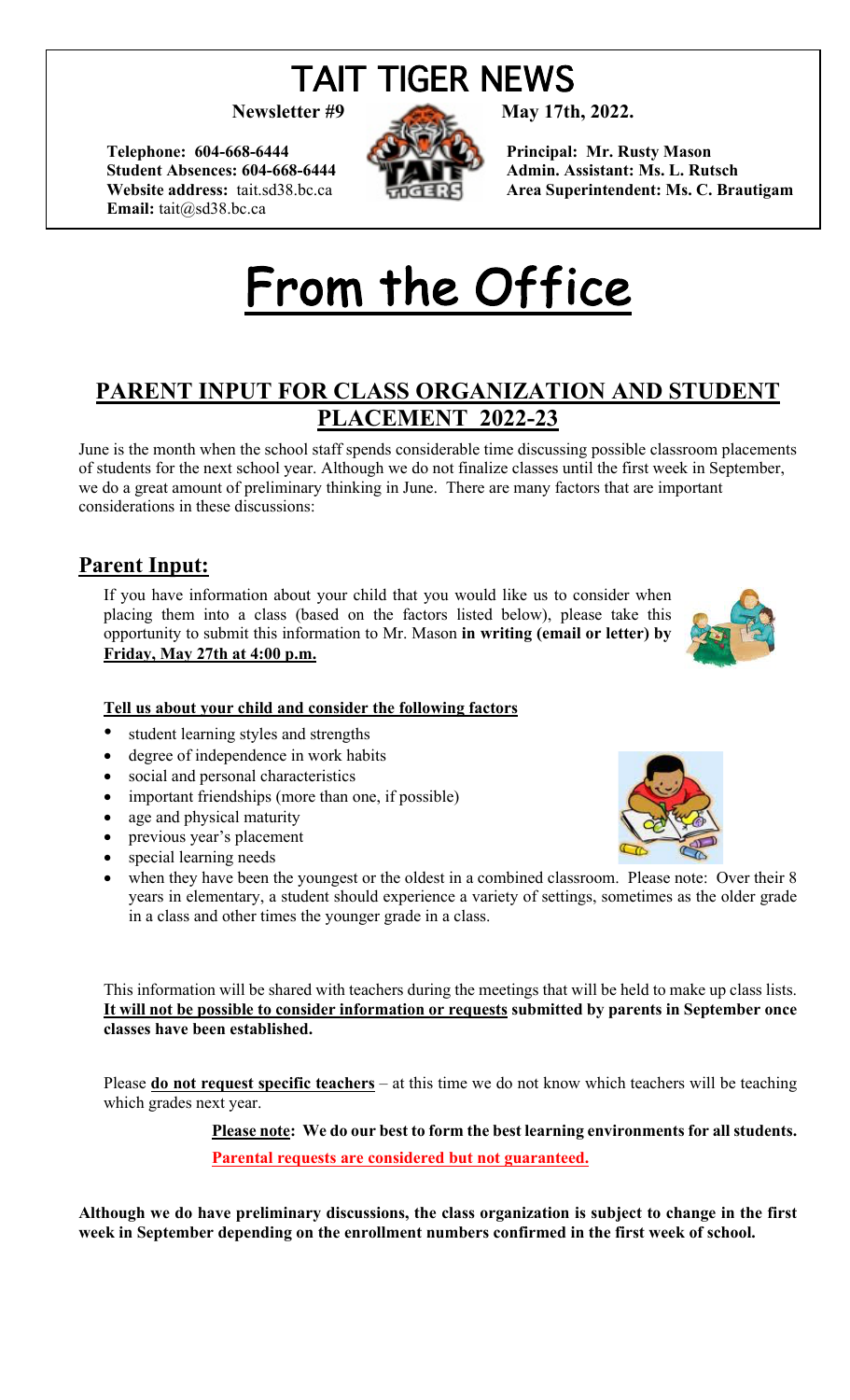## **Covid19 Health Protocols and Sickness**



*We can work together to minimize the number of students and staff who are ill if we remember some very simple guidelines and strategies.* 

*• If you believe your child is coming down with a cold or the flu, keep them home until they have recovered. Your child will recover more quickly and we will not have others in the school also becoming ill.* 

*• DO NOT send students to school who have a constant cough or runny nose, who have a fever, or who have vomited in the last 24 hours.* 

*Children who come to school sick will be sent home. Parents will be contacted by the school office to come to the school to pick up their child.* 

## <u>Hand Washing</u>

*• Encourage your child to wash their hands regularly, especially before*  eating, after using the washroom, and after blowing their nose. At the school, we *will continue to have children wash their hands multiple times each day.* 

### Mask Wearing

*• Recently, the Provincial Health Authority issued a change in expectations for wearing masks inside the building for students in grades K to 7. All students now have a choice to wear a mask inside the school.* 

Please follow the Mandatory Daily Health Declaration each day (see the end of *this newsletter)* 

*Thank-you for your help to keep everyone at Tait Elementary safe and healthy.* 

# **Around the School**

## **Picture Day- Wednesday, May 18th**

Wednesday, May 18th, 2022 is Class Picture Day at Robert J. Tait. Each class will have their class picture taken. Smile!



## *Professional Development Day: Friday, May 20th*

*On Friday May 20th, there is a Professional Development Day at Tait Elementary. Students at Robert J. Tait will not be in session on this day. Teachers at Tait and in all schools in Richmond will be meeting to learn together and bring some amazing new ideas to your child's classroom. School will resume on Tuesday, May 24th, 2022, after the Victoria Day Holiday.*

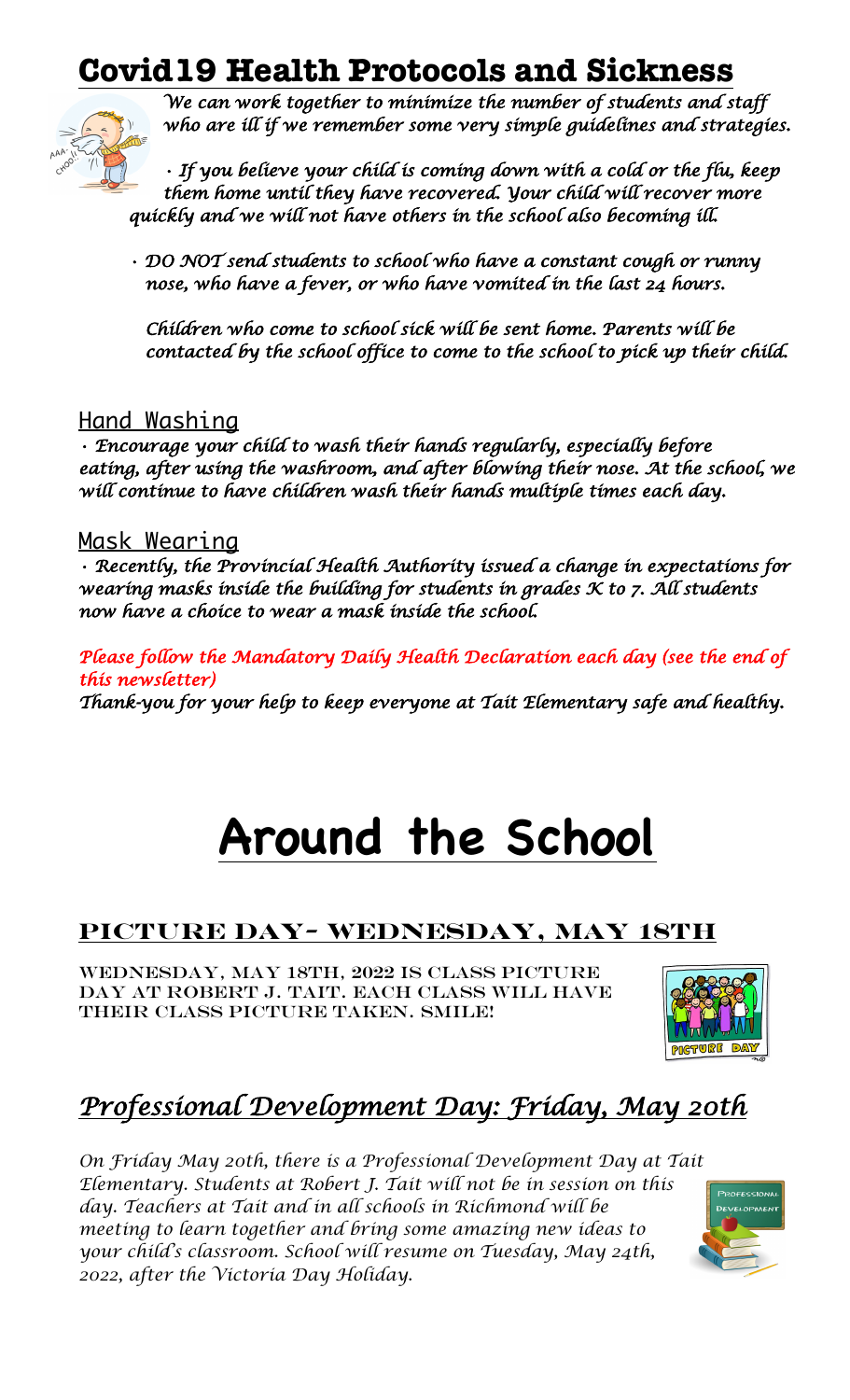## **End of the Year Events**



Many parents may be wondering if we are still planning to hold many of our special 'End of the Year' Events, such as: Fit and Fun Day; the Service and Recognition Assembly; and the Grade 7 Farewell Assembly. The answer to this question is YES! Under current Health and Safety Protocols, we believe we will be able to host each of these events. If

Health and Safety Protocols change, we will need to make adjustments, but for now, we anticipate we will be able to host these very important events.

• Fit and Fun Day (Friday, June  $17<sup>th</sup>$ ) – Will be held outside on the school field. This day will be weather permitting. Parents are invited.

• Grade 7 Farewell (Friday, June 24<sup>th</sup> at 10:45am) – Will be held in the school gym. **Only Grade 7 Parents are invited.** To keep numbers safe, we cannot welcome family friends or anyone outside of the immediate family (only mom, dad, siblings).

• Service and Recognition Assembly (Wednesday, June 29<sup>th</sup>) – Will be held in the school gym. Parents are invited.

# **PAC (Parent Advisory Council) Updates**

Our last Parents Advisory Council (PAC) meeting is May 30th, 2022 at 6:30PM. This meeting is our Annual General Meeting, where we choose our 2022/23 RJ Tait PAC Executive.



#### **RJ Tait PAC Annual General Meeting is Monday, May 30th**

We are looking for parents to join the executive team for the 2022/2023 school year. Without a functioning executive team, there will be no hot lunches or fundraisers to support our teachers and kids. Please consider joining the PAC exec team whether you are new or old to the school. Please email tait-pac@googlegroups.com if you are interested in joining. If you want to share the position with someone else, then that's great too!!

The positions that we need parents to volunteer are:

- **1. Chairperson** to assume primary responsibility for coordinating the functioning of the R.J. Tait PAC, prepare Agendas and chair meeting
- **2. Vice-Chairperson/Co-Chairperson** to work with the chairperson, encourage parent participation and take on any special projects as needed
- **3. Secretary** to record and post the minutes of the PAC meetings and answer all correspondence
- **4. Treasurer** to be responsible for all PAC funds and present a monthly financial statement at each PAC meeting
- **5. RDPA Representative(s)** to attend the Richmond District Parents' Association meetings, representing the R.J. Tait PAC and report RDPA news back to PAC
- **6. Food Day Coordinator** to coordinate special food events at the school such as hot dog days, pizza days, fit and fun day, and be responsible for ordering supplies and counting money
- **7. IT/MunchaLunch Coordinator** to keep the Tait Website (www.taitpac.ca) up to date and maintain the MunchaLunch website for our hot lunch orders.

### **Body Science Presentations for Parents and Students (June 2nd and 7th)**

PAC is hosting **Body Science** at Tait Elementary School. The workshop will be led by sexual health experts who share age-appropriate information that empowers kids to make smart decisions about their sexual health as they grow up. There will be a zoom meeting for ALL parents on June 2nd 6:30-8:30pm to discuss and answer ANY questions that parents may have about the session with the kids. The zoom link will be sent closer to the date. The in-person workshop for the kids will be on June 7th.